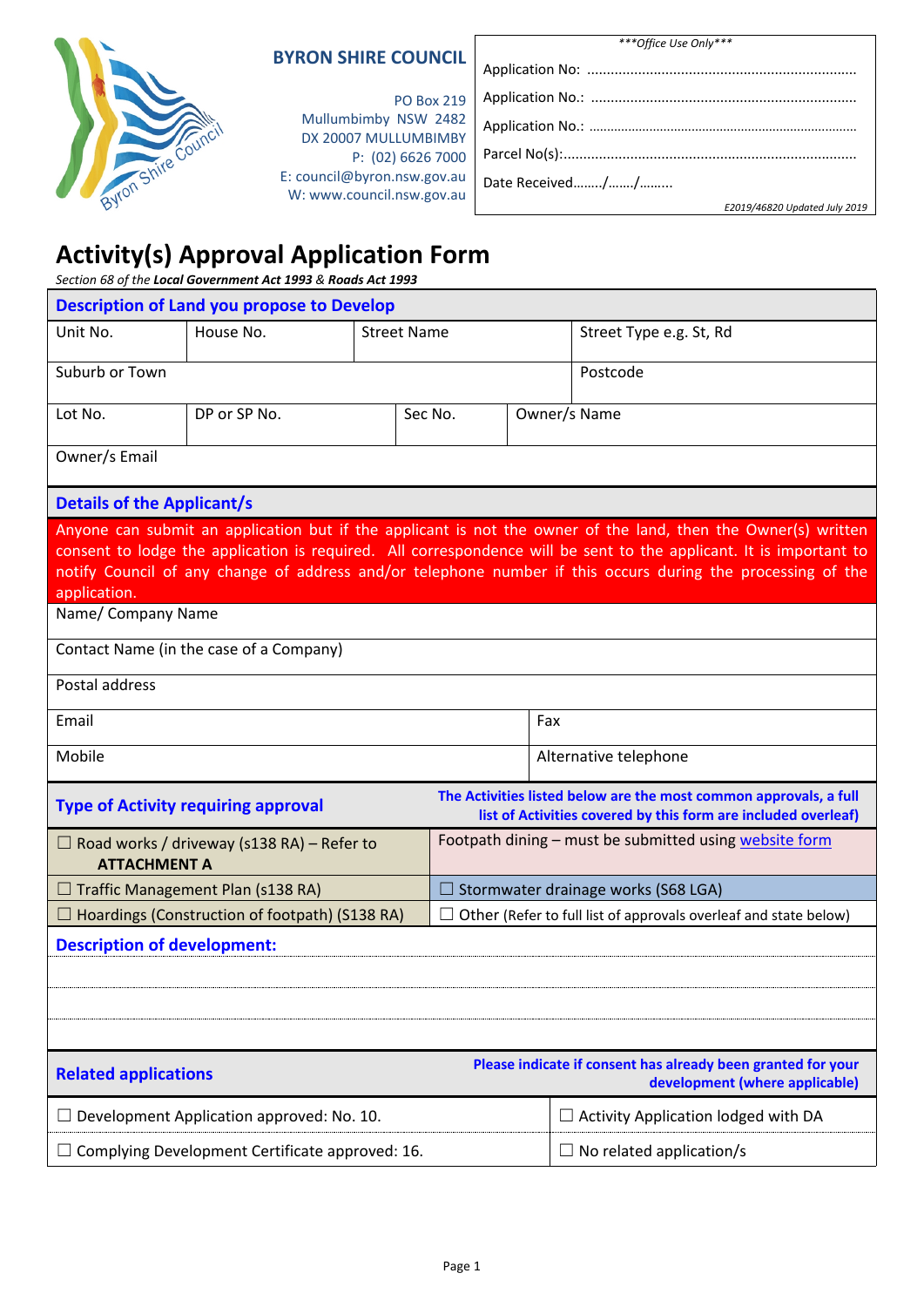| <b>Detail required</b>                                                               |            |                         |                                             |
|--------------------------------------------------------------------------------------|------------|-------------------------|---------------------------------------------|
| Refer overleaf for information required to be submitted<br>Stormwater drainage works |            |                         |                                             |
| Type of development<br><b>Type of connection</b>                                     |            |                         |                                             |
| Domestic                                                                             | Commercial | $\Box$ Onsite detention | $\Box$ Connection to Council infrastructure |
| <b>Plumbers details</b>                                                              |            |                         |                                             |
| Name                                                                                 |            |                         |                                             |
| <b>Address</b>                                                                       |            |                         |                                             |
| Email                                                                                |            |                         | Phone No.                                   |
|                                                                                      |            |                         |                                             |

## **Information required for Engineering road works & stormwater drainage works as required by Development Consent**

#### **The following information must accompany applications for Engineering works:**

- $\Box$  3 copies of detailed engineering plans in accordance with Council's adopted engineering standards, currently 'The Northern Rivers Local Government Design & [Construction](http://www.byron.nsw.gov.au/development-design-manuals) Manuals (Version 3) and Standard Drawings [\(Version](http://www.byron.nsw.gov.au/development-design-manuals) 1)'. *(detailed plans may include, but are not limited to the following: earthworks, roadworks, road pavement road furnishings stormwater drainage, landscaping works, erosion control works)*
- $\Box$  A letter/report (with all relied upon certificates, reports and calculations) demonstrating compliance with the conditions of development consent.
- $\Box$  Each set of drawings shall be accompanied by a Certification report which must be signed by the Developers Engineer or Registered Surveyor. The Certification Report will comprise the certificate and checklists set out in Annexure DQS-A of Council's adopted engineering specification (as amended)
- $\Box$  Drawings shall be on A1 or A2 size sheets to appropriate engineering scales, suitable for black and white copying and photo reduction to A3 paper size without loss of clarity.

Note: where the proposed subdivision work involves a modification to previously approved plans, the plans must be *coloured or otherwise marked to the satisfaction of the certifying authority to adequately distinguish the modification.*

#### **Privacy Policy**

The information you provide in this application will enable your application to be assessed by Council and any relevant state agency. If the information is not provided, Council can refuse the application. Council will keep the application in a Register that can be viewed by the public at any time. Please contact Council if the information in your application is incorrect or if it changes. Information collected will be used in accordance with Council's Privacy and Personal Information Management Plan.

#### **Payment Options**

Council accepts payments by cash, cheque, money order, eftpos or credit card (Visa and Master only) at Council's Administration Office. All cheques are to made payable to **Byron Shire Council**. Should you wish to mail your application package to Council and wish to use the credit card facility, please download an Authority to Charge Credit Card form which can be found at [https://www.byron.nsw.gov.au/Business/Doing-business-with-us/Application-](https://www.byron.nsw.gov.au/Business/Doing-business-with-us/Application-Form-Directory/Credit-Card-Payment)[Form-Directory/Credit-Card-Payment](https://www.byron.nsw.gov.au/Business/Doing-business-with-us/Application-Form-Directory/Credit-Card-Payment) or alternatively enclose a cheque or money order.

#### **Lodgement Checklist**

*Before submitting your application, please ensure that you have attached all the information Council requires to* assess your application. Failure to submit all information may result in delays in determination your application.

- $\Box$  Three (3) copies of any plans and reports are to be submitted with this application
- $\Box$  Fully completed detail as required on the application form (page 3)
- ☐ Additional information required for Engineering road works and stormwater drainage work
- ☐ Payment of required fees (see Council's Fees & Charges)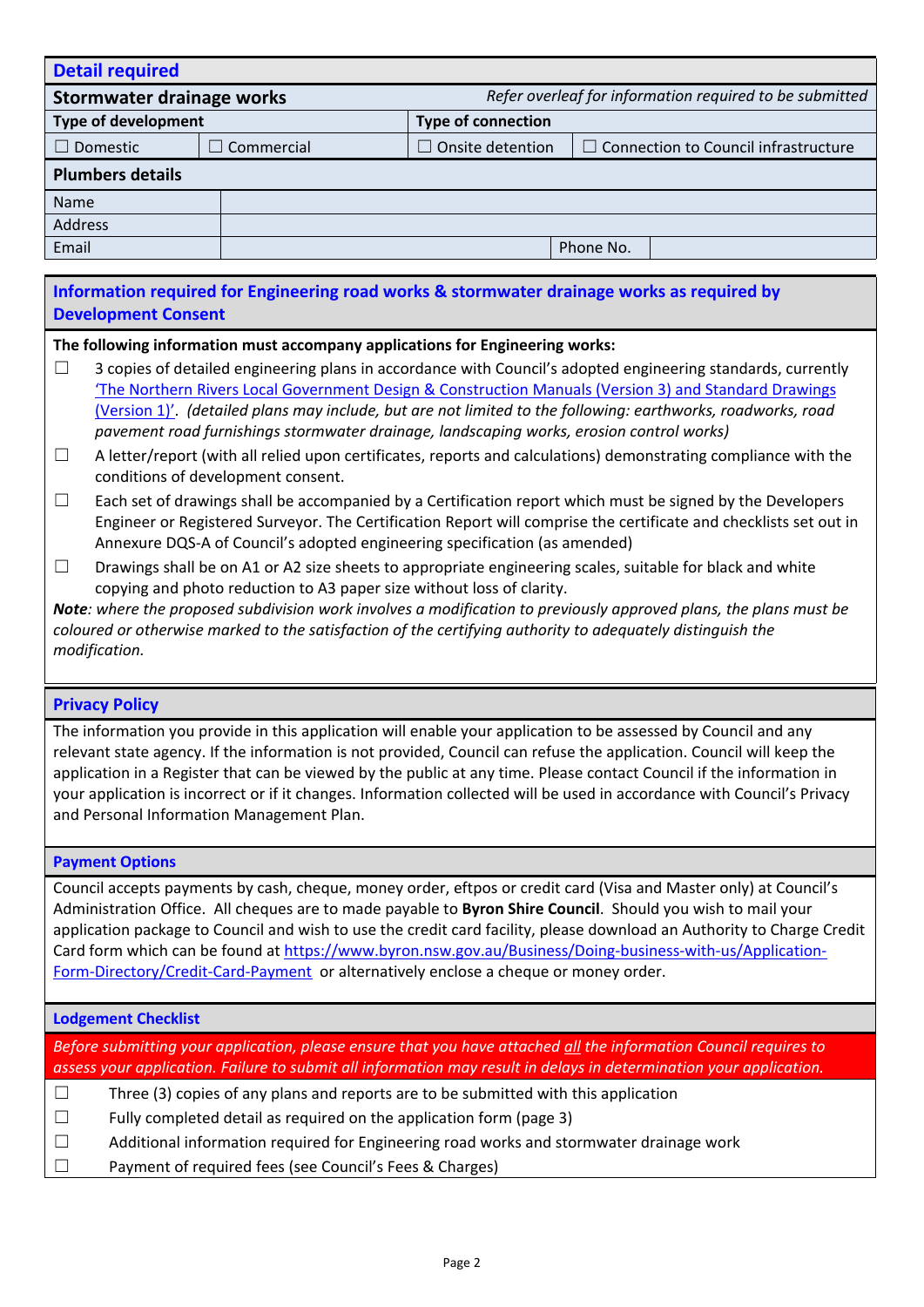#### **Signature of all Owner/s**

**All owners of the land to be developed must sign the application**

If you are not the owner of the land, you must have all the owner/s sign the application. You can only sign on behalf of the owner/s if you have power of attorney or a letter of authority. Refer to Council's **Factsheet regarding Owners Consent** for more information.

As the owner/s of the above property, I/we consent to this application and consent to the Council, its servants or agents entering upon the property without first having given notice, for the purpose of carrying out all or any *inspections which the Council may deem appropriate in connection with the processing of this application.*

| Signature   | Signature   |
|-------------|-------------|
| <b>Name</b> | <b>Name</b> |
| Date        | Date        |

#### **Signature of all Applicant/s**

By signing this application,

- 1. I confirm that the application form is completed and the information (e.g. Number and type of plans, etc) required by Council is attached.
- 2. I licence Council to make all documents lodged with this application of which I am the copyright owner publicly available on Council's website both during the assessment of this application and thereafter, and further licence Council to reproduce all such documents for any purpose associated with the exercise of its functions under the Environmental Planning & Assessment Act 1979 in respect of this application, and for the purpose of complying with its obligations under the Government Information (Public Access) Act 2009.
- 3. I warrant that to the extent that I do not own the copyright in any documents lodged with this application, the Council is licensed by the copyright owner to use the documents lodged with this application in accordance with paragraph 2 above.
- 4. I indemnify the Council against all claims and actions in respect of a breach of copyright arising from any unauthorised use of any documents lodged with this application."

**Note: ALL correspondence will be forwarded to the applicant, including the determination.**

| Signature                                                             | Signature |                               |
|-----------------------------------------------------------------------|-----------|-------------------------------|
| Name                                                                  | Name      |                               |
| Date                                                                  | Date      |                               |
| <b>Office Use</b>                                                     |           |                               |
| Received by:                                                          | Date:     |                               |
| Is additional information required for lodgement of this application? |           | $\square$ Yes<br>$\square$ No |
|                                                                       |           |                               |
|                                                                       |           |                               |
|                                                                       |           |                               |
|                                                                       |           |                               |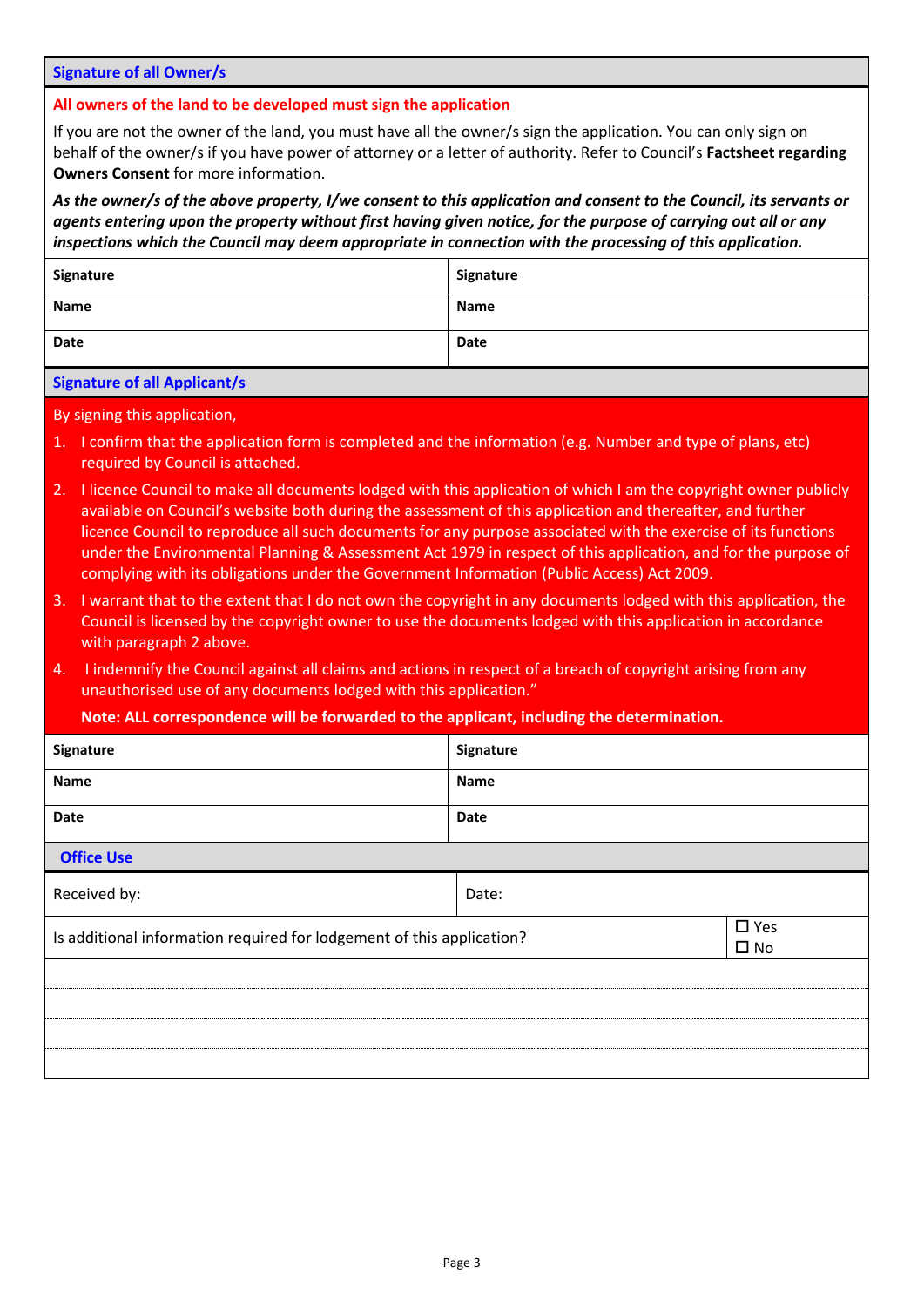# Attachment "A"

# Section 138 – Driveway Crossovers

**Applicants SECTION 138 ROADS ACT Lodgement Checklist**

## **Driveway Crossover requirements**

**Note: A cross over is in reference to the council land (road edge) to the property boundary, not internal driveways. For a complete design guide, refer to the "Handbook For Driveway Access to Property", found on the BSC website.**

**Boxes under the applicant column to be ticked to certify required information has been assessed.**

## *IMPORTANT NOTE: Council charges for each time the application is assessed. Therefore it is in your interest to submit the required information first time.*

**Applicant/designer to tick "Applicant" column boxes in order for assessor to acknowledge the corresponding details have been accounted for in the design. If the applicant/designer believes a particular detail is not applicable, "N/A" to be circled.**

| <b>Development Support Officer to Check</b>                                                                                                                                                                                                                                                                                                                                                                                                                                                                                                                                                                      | <b>Applicant</b> | <b>Council</b> |
|------------------------------------------------------------------------------------------------------------------------------------------------------------------------------------------------------------------------------------------------------------------------------------------------------------------------------------------------------------------------------------------------------------------------------------------------------------------------------------------------------------------------------------------------------------------------------------------------------------------|------------------|----------------|
| 3 Sets of Plans<br>$\bullet$<br>Drawings are to Scale, <b>PROFESSIONALLY DRAWN</b> . (Scale shown, a scale<br>$\bullet$<br>of 1:100 on A3 paper is preferred.)<br>The following information SHALL be supplied on the plans:<br>$\bullet$<br>Applicants name, block/house/shop/flat number, street/road name,<br>town or locality and council's reference number.<br>Lot Number, section number, DP number. (Noted on rate notice / land<br>title)<br>Measurements in metric<br>The position of true north<br>Revision number and date<br>Draftsperson/Author /Architect/Designer/Engineer name & date of<br>plan |                  |                |
| Does the combined total number of existing and proposed cross overs exceed<br>$\bullet$<br>the maximum allowable? See below:<br>Residential Dwelling: 1 only<br>$\bullet$<br>Residential Dual occupancy or multi-dwelling: 1; or 2 if it is deemed a<br>$\bullet$<br>benefit to council<br>Non-residential/rural land use: 1 or 2 with justification<br>Detail on the plans or provide a statement if an existing cross over is to be removed<br>or relocated, in order to not exceed the allowable amount.                                                                                                      |                  |                |
| <b>Site Plan, Showing:</b><br>Locations of existing cross overs and proposed.<br>Existing Stormwater infrastructure (eg. Kerb, swale, piped)<br>$\bullet$<br>Showing existing and proposed RL's,<br>$\bullet$<br><b>Relevant dimensions</b><br>$\bullet$                                                                                                                                                                                                                                                                                                                                                         |                  |                |
| <b>Long Section showing:</b><br><b>Existing levels</b><br>Proposed levels - (from kerb to property boundary)<br>Please refer to Northern Rivers Local Government Development Design and<br>Construction Manuals and Standard Drawings, on our web site<br>http://www.byron.nsw.gov.au/development-design-manuals typically it is as follows:<br>R-06D for kerbed and residential roads                                                                                                                                                                                                                           |                  |                |